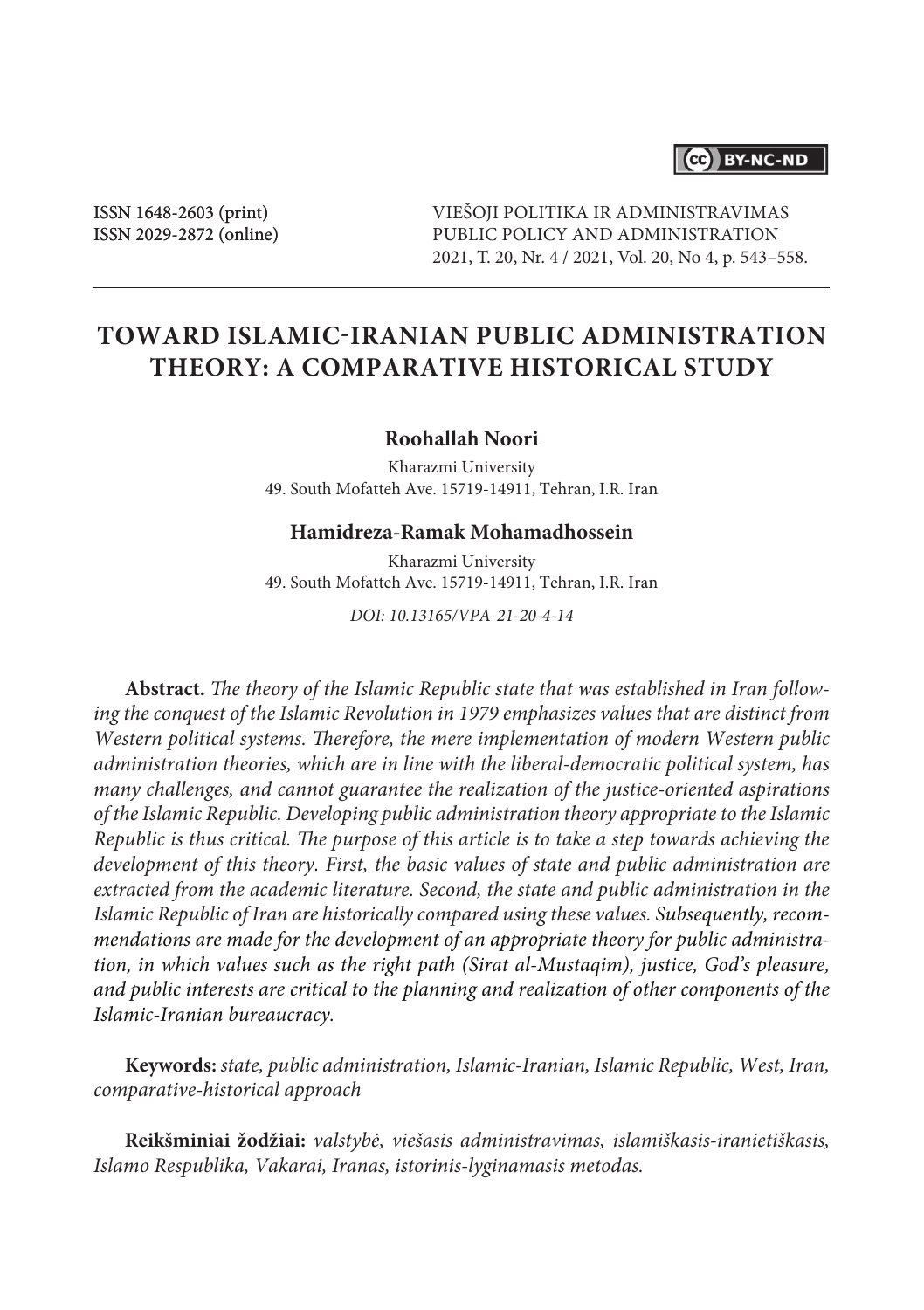#### **Introduction**

Because of the absence of a public administration theory compatible with the Islamic republic political system, the public sector in Iran faces challenges and dichotomies such as: religious commitment (*Taklif*) and profession (*duty*), accountability to Vali-e-Faqih and the public, the alms-tax dichotomy, institutions and Bonyads/awqaf, and so on. In the Islamic Republic of Iran, religious principles and values – justice, spirituality, and ethics – on the one hand, and democratic principles and values on the other, determine the framework of public administration theory. Accordingly, management strategies in the public sector must also incorporate a mix of different values and principles. Religion, however, can be thought of as an umbrella that affects other values (Danaeefard 2009).

Therefore, the main goal of this article is to take a step towards defining and developing a theory of public administration appropriate to the political system of the Islamic Republic of Iran. First, a framework for comparing the values emphasized by public administration in the West and in Iran will be outlined. Then, using this framework, Western public administration theories will be compared with Iranian-Islamic justice-based public administration. Finally, some recommendations on developing the theory of public administration in the Islamic Republic of Iran theory will be made.

 The method of qualitative historical comparative study was used to conduct this research. Initially, emphasized values in public administration were extracted as a framework for comparison, adopted from Denhardt (2007) and Pereira (2004). Then, the public administration theories in the West and in Iran were compare and analyzed using the following criteria: legitimacy (Hairi 1988; Vigoda 2002), accountability (Mosher 1968; Denhardt and Denhardt 2000, 2007), mechanisms for achieving policy objectives (Heady 1966), public interest (Denhardt and Denhardt 2000), leadership (Denhardt and Denhardt 2000), citizenship (Vanessa 1996), the role of government (Denhardt and Denhardt 2000), and performance metrics (Denhardt and Denhardt 2007).

#### **A comparative historical analysis of public administration values in Iran**

#### *State legitimacy*

The notion of an Islamic Republic based on the sovereignty of Velayat-e Faqih first appeared in Shiite political thought following the victory of the Islamic revolution and the establishment of the Islamic Republic of Iran (1979), led by Ayatollah Khomeini (1902–1989). Although just over five decades have elapsed since the birth and evolution of this theory, it has had far-reaching implications in the history of Shiite thought and political life (Bakhash 1974; Feirahi 2001, 142; Noori et al. 2012).

The Islamic Republic is composed of two words: republic and Islamic, with the former representing the form of the government and the latter its content. This means that the form of government is chosen by public vote, and its content relies on the basic values, goals, beliefs, and plans of Islam.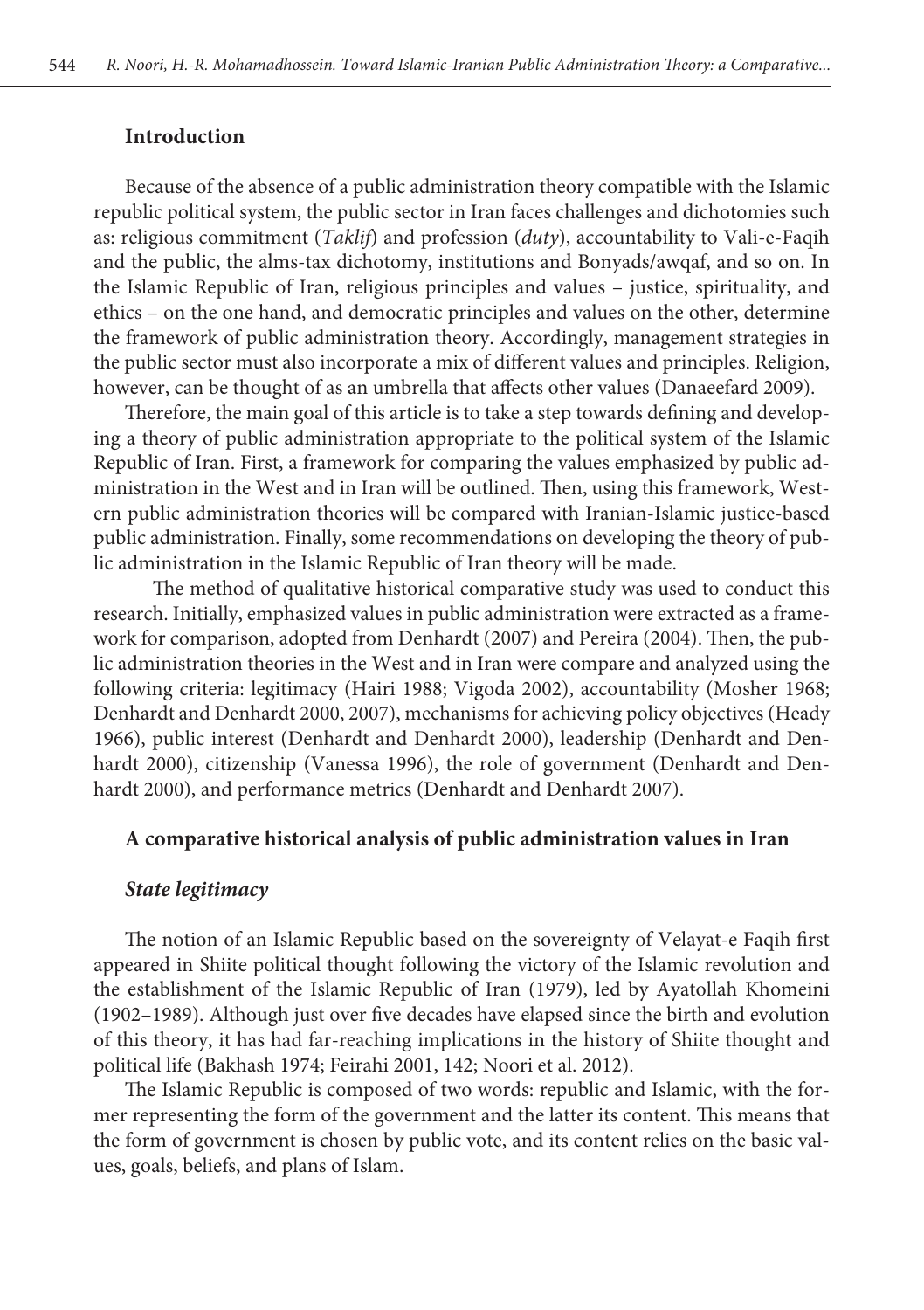Therefore, the rule of the Islamic Republic of Iran originates from two sources: the rule of God and the divine sovereignty of humans on their destiny (Minorsky 1943). These categories are generally described in two forms – the principle of God sovereignty and the principle of human sovereignty. In other words, the principle of divine and religious sovereignty on the one hand and the principle of human sovereignty on the other indicate the inseparable bond between God's will and the public's will in determining the legitimacy of the state of the Islamic Republic of Iran (Constitution of the Islamic Republic of Iran 1989, Majlis Negotiations Book 1985, 418, 421, 424, 426, 429, 460; Khomeini 2000a, 223, 2000b, 103; Feirahi 2001; Bagherzadeh 2006, 102; Afzali 2007; Fuzi 2007; Farazmand 2009).

#### **Public administration accountability**

The core issue of accountability in Iran can be defined in terms of interrelations between religion and state. However, the tribal nature of governments and the effects of the modern state can also be considered as other factors in this regard. Statements from the Prophet (SAW) and Imam Khomeini confirm this issue:

"All of you are shepherds and each one is responsible for his flock" (Hadith of the *Prophet Muhammad*); "We are all responsible and we all must feel a sense of accountability to God and the people" (Khomeini 2000a, 223).

The Islamic revolution in Iran (1979), with the founding of the Islamic republic, sought to establish an alliance between religious authority (Islamic rule based on Shiite jurisprudence) and the rule of the law (democracy) under Islamic sharia. The call for religious authority was the result of the demands of Ulama and Shiite clerics on the establishment of the Shiite state (Velayat-e Faqih sovereignty); this initiated the independence of the religious institution from the political system at the end of the Safavid period and became a part of the constitutional revolution in the late Qajar dynasty and during the Pahlavi period. During the Pahlavi era, Imam Khomeini led the Revolution of 1978–1979 in conflict with the political establishment. The call for the rule of law was a result of the penetration of the principles and values of the modern state and public administration in the West. As a result of this, demands by intellectuals for the establishment of Western democracy initiated in the mid Qajar era, and later became one of the main drivers of constitutional reform, reaching their culmination in the Islamic revolution. Therefore, in Iran, public administrators and civil servants, while respecting religious principles (*Taklifs*), must be able to respond to the community (*Ummah*) and meet public interests (Constitution of the Islamic Republic of Iran 1979; Khomeini 2000b; Bagherzadeh 2006, 102; Shirodi 2004; Fuzi 2007; Noori 2013).

#### **Mechanisms for achieving policy objectives**

Since the revolution, a combination of different perspectives – including revolutionary (*ENGHELABI/JIHADI*), bureaucratic, Islamic, bureaucratic public administration, and new public management perspectives – have been used to implement policies and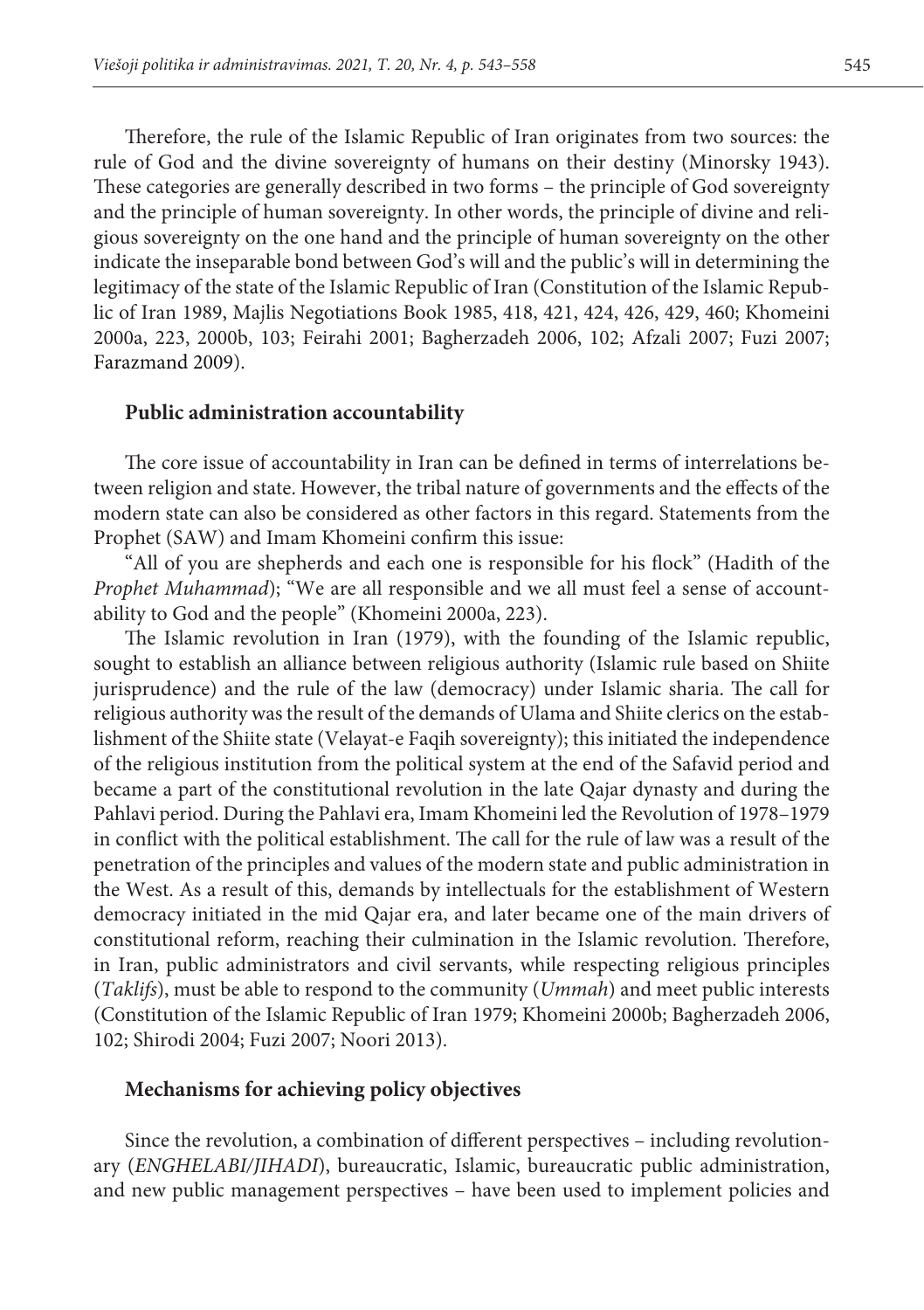achieve the goals of the state of the Islamic Republic of Iran. In the early years, policies were made and implemented by the revolutionary leaders themselves. Revolutionary institutions such as committees, construction Jihads, Bonyads, etc., in parallel with prerevolutionary bureaucratic and formal institutions, slowly assumed the responsibility of implementing the policies set by the leaders of the revolution. The mechanisms for achieving policy objectives were informal, parallel, and uncoordinated, but the processes and attitudes were revolutionary and high-spirited. In fact, 'trial and error' and 'wait and see' were the dominant attitudes of public administrators and civil servants. During this period, intellectuals sought to implement modern Western concepts of policymaking and administration in Iran, but their role gradually diminished and the influence of religious leaders with an Islamic-revolutionary spirit dominated (Savory 1974; Abrahamian 1982; Ejlali 1994; Akbari 2001; Khomeini 2000a, 2000b; Bagherzadeh 2006; Afzali 2007; Savory 2007).

The revolutionary leaders believed that the revolution, which was a reflection of the will of the people, would not succeed unless its bureaucracy was managed by sincere, faithful, and committed Islamic-values-driven managers. Extensive cleanups in governmental departments were seen as credible evidence of the politicization of post-revolutionary public administration. Of course, political bias is accepted at the highest level of policymaking, but it is common in Iran for political bias to exist at all levels of state and society – it has even penetrated to the operational level. One senior public administrator remarked: "The bureaucrats are merely executors, whether in the Pahlavi's regime or in the Islamic Republic state, there was no difference between them: it was the task of the public administrator to execute the decisions made by high-level religious and political officials" (Bakhash 1986; Majlis Negotiations 1985; Feirahi 2001, 2006; Faghihi and Danaeefard 2006; Fuzi 2007).

The government and public administration have always been challenged to obtain a balance between expertise (*takhassos*) and commitment (*taa'hod/taklif*). Whether to prioritize the expertise and professionalism of public managers and civil servants or their commitment to the principles and values of Islam and the revolution has always been a dilemma. Another issue has been the democratization and nationalization of public institutions and the economy, on the one hand, and the accompanying Western practices of de-bureaucratization and the privatization of public-sector organizations and companies on the other. Although new leaders have opposed the growth of bureaucracy several times, lest it get out of control, their decisions and policies in practice have led to the continued growth of the government.

As in the Bolshevik Soviet state and Nazi Germany, revolutionary institutions and labor and Islamic committees were formed in almost all public and private organizations and corporations. These committees, as well as other internal and external groups, influenced the decision-making process in many areas, including policy implementation, operations, and control. Parallelism and multiplicity of decision-making and implementation have been the results of this procedure (Abrahamian 1979, 1982; Chevalier 1985; Ejlali 1994; Motahari 1996; Bagherzadeh 2006).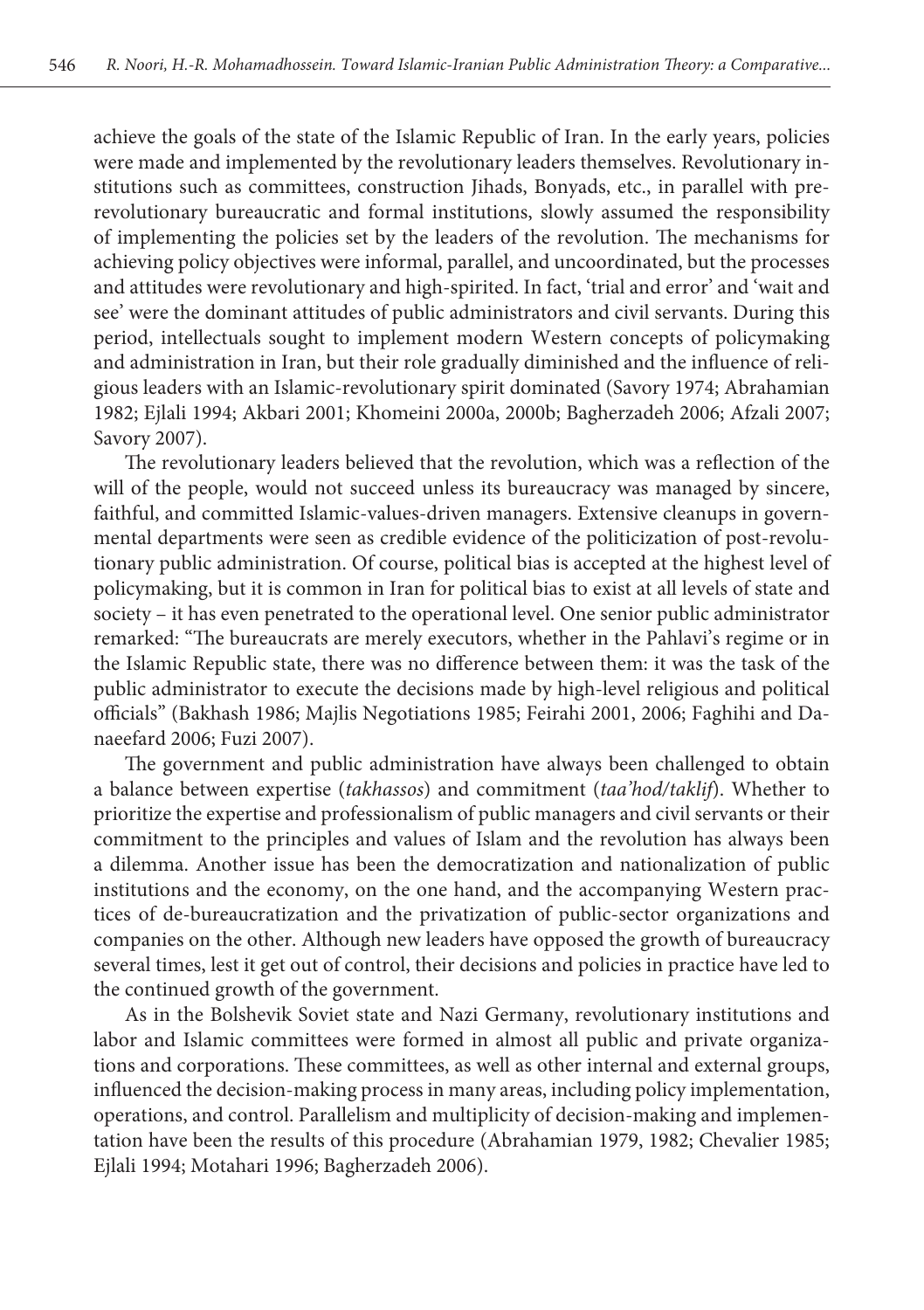Another issue has been the dichotomy between revolutionary spirit and modern rationality in policymaking and implementation. Proponents of institutionalization and the rationalist approach believe that it will help reduce redundancy and the waste of resources, resulting in increased efficiency, improved coordination of government activities, and uniformity in policy implementation. Opponents, on the other hand, argue that this rationality would expand bureaucracy in society, inhibiting the innovation and creativity of citizens – especially in rural areas – and making them dependent on the government. Since the 1990s, new public management theory and privatization have also been on the agenda of the Islamic Republic of Iran's government. This approach culminated in the announcement and implementation of the policies of Article 44 of the Constitution in 2006. Plans have been underway since 2009 towards liberalization and the elimination of public subsidies. At the same time, public corporation stocks in the form of 'equity shares' are distributed to the public, especially disadvantaged people – a practice inconsistent with previous actions (Abrahamian 1979; Kuklan 1977, 1980; Abrahamian 1982; Ejlali 1994; Feirahi 2001, 2006; Faghihi and Danaeefard 2006; Fuzi 2007; Constitution of the Islamic Republic of Iran 1989).

#### **Public interest**

The ultimate goal of Islam is to build a model for humanity to follow (Kalantari 1998). The constitution of the Islamic Republic of Iran has also taken into consideration the behavior of human beings in the material and spiritual spheres. The purpose of the public interest in the Islamic Republic is the realization of both material and spiritual interests, the rights and interests of Islam and the Islamic *Ummah*, the observance of society's priorities, and the prevention of social harm (Constitution of the Islamic Republic of Iran 1979). In order to maintain an equilibrium between material and spiritual lives, Islam respects private property, and Moslems are to enjoy material life because it is part of God's offering to His creatures. However, the pursuit of material is only allowed to the degree that it will not distract one's attention from serving God. In other words, material pursuits also have their own spiritual dimension and have to be conducted in a fair and honest manner. Although public service is considered a form of worship and a service to mankind (God's favored creature), employees should also receive adequate compensation for their labor (Kalantari 1998). In analyzing Imam Khomeini's views on the public interest, Mohammad Mansournejad (1999) wrote:

Ayatollah Khomeini's art is bringing together the interests of Islam, Muslims, the political system, the country, the people, the suffering, the naked and the warriors. … With Khomeini's Velayat-e faqih plan, which has absolute power on the basis of public material and spiritual interests, the supreme leader could even expose people's legitimate interests to the temporary closure of Shari'ah. In this way, he has reconciled the relationship between heaven and earth, the creator and creation, the sharia and reason, the quotes and law, and between public interest and religious thought. … He has looked at people with respect and with good suspicion and with confidence.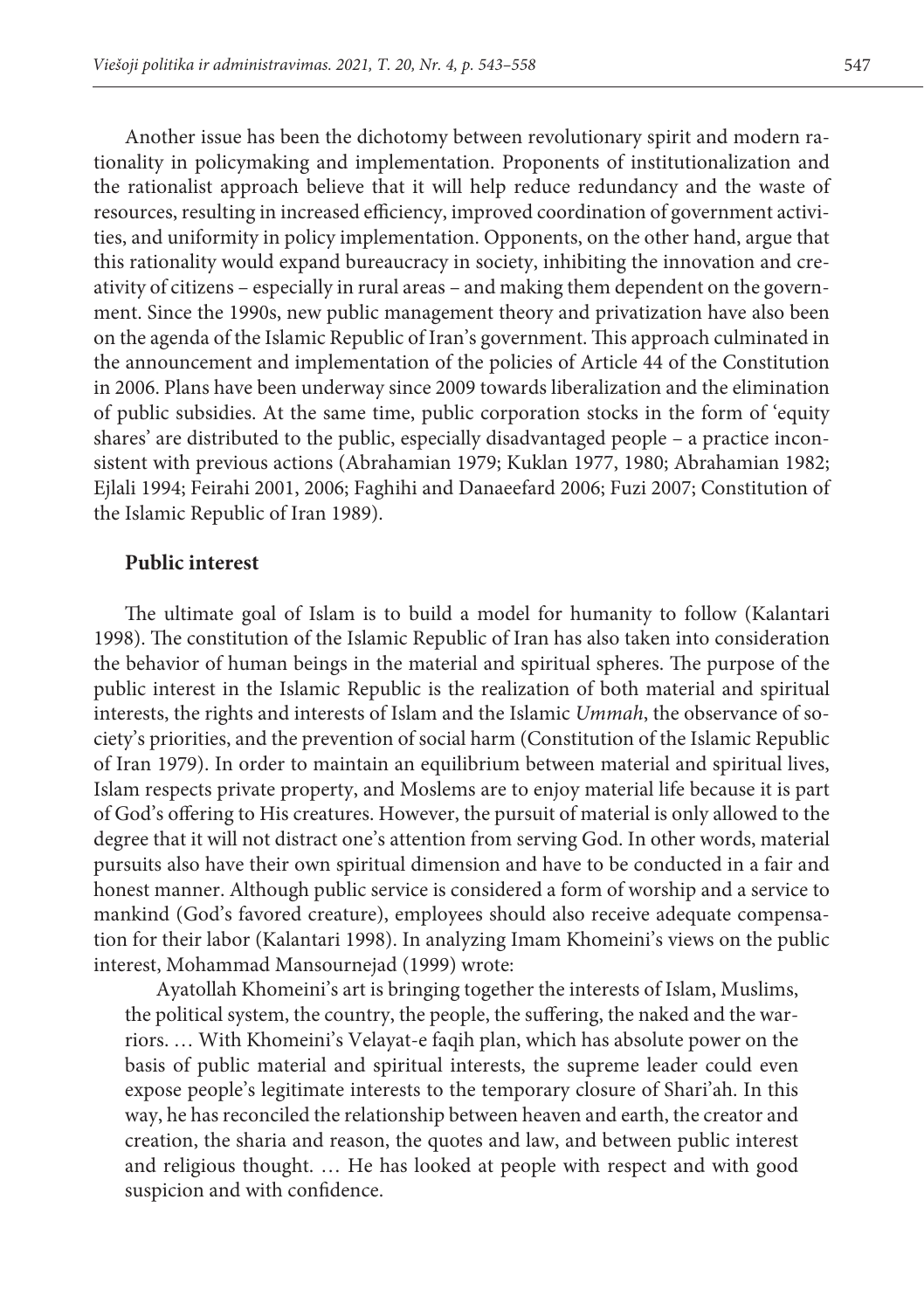An important feature of the interpretation of public interests in the Islamic Republic of Iran is a focus on the welfare of others, the community, and society at large, reflecting the strong collectivist orientation of Islam. The concepts of justice and kindness are interpreted to mean creating a balance between the material and spiritual worlds as well as others' rights, as they guide one's thoughts and actions along with self-control, which should delimit self-interest. Benevolence (*Ihsan*), discussed by al-Qudsy (2007) as an emphasis on sincerity, should be an element in all of one's actions, and therefore applies in organizational politics where people do not behave insincerely. Also included are prohibitions against depriving others of their rights and using bribery (known as the rights of people / *haqa alnaas*).

#### **Leadership**

Islam places great emphasis on leadership, which is considered the major force behind the success of public institutions. Leadership concentrates on the attributes of office-holders and codes of conduct in the administration of public institutions, and is directly related to the meta-values of Islam which hold at their heart the preservation of an integral view of the universe (Makarem Shirazi 1994). The administrator is not only a leader, but a teacher, a companion, a friend, a helper, and, more importantly, a compassionate model for employees and the community (Moshabbeki 1994). Imam Ali (1989, 244), in one of his sermons, explains the role of a public manager as follows:

"The position of the head of government is that of the thread for the beads as it connects them and keeps them together. If the thread is broken they would disperse and get lost, and would never come together again".

Therefore, a manager is responsible for the coordination of activities and "is to be the center of gravity in the organization" (Moshabbeki 1994). Thus, an Islamic-Iranian administrator is responsible for effective leadership which takes the rest of the community, including employees, on a journey of purification and growth towards the achievement of both spiritual and material goals (*unquestioned followership*). However, the key to successful leadership is the truthfulness of the leader, and the sense of commitment to Islamic values and public service. Therefore, a true leader avoids any degree of hypocrisy and is a true believer (Berengi 1994, 111). In one of his writings, Imam Ja'ffar Sadegh (the sixth Imam in the Shi'a sect of Islam) emphasizes that:

"If one doesn't practice what he preaches, his words will slip away from the heart, like the drops of rain which slip away from a slippery rock" (SOAEA 1992, 50).

Moreover, a leader in an Islamic republic is to treat their employees with respect and kindness. Therefore, there is a great emphasis on avoiding an authoritarian style of management and using advice and persuasion as a means of leadership (Eugenie 2017). Finally, Islam perceives leadership as a deposit from God given in trust by Him to some in society in order to test them in their virtue and piousness (Kalantari 1998).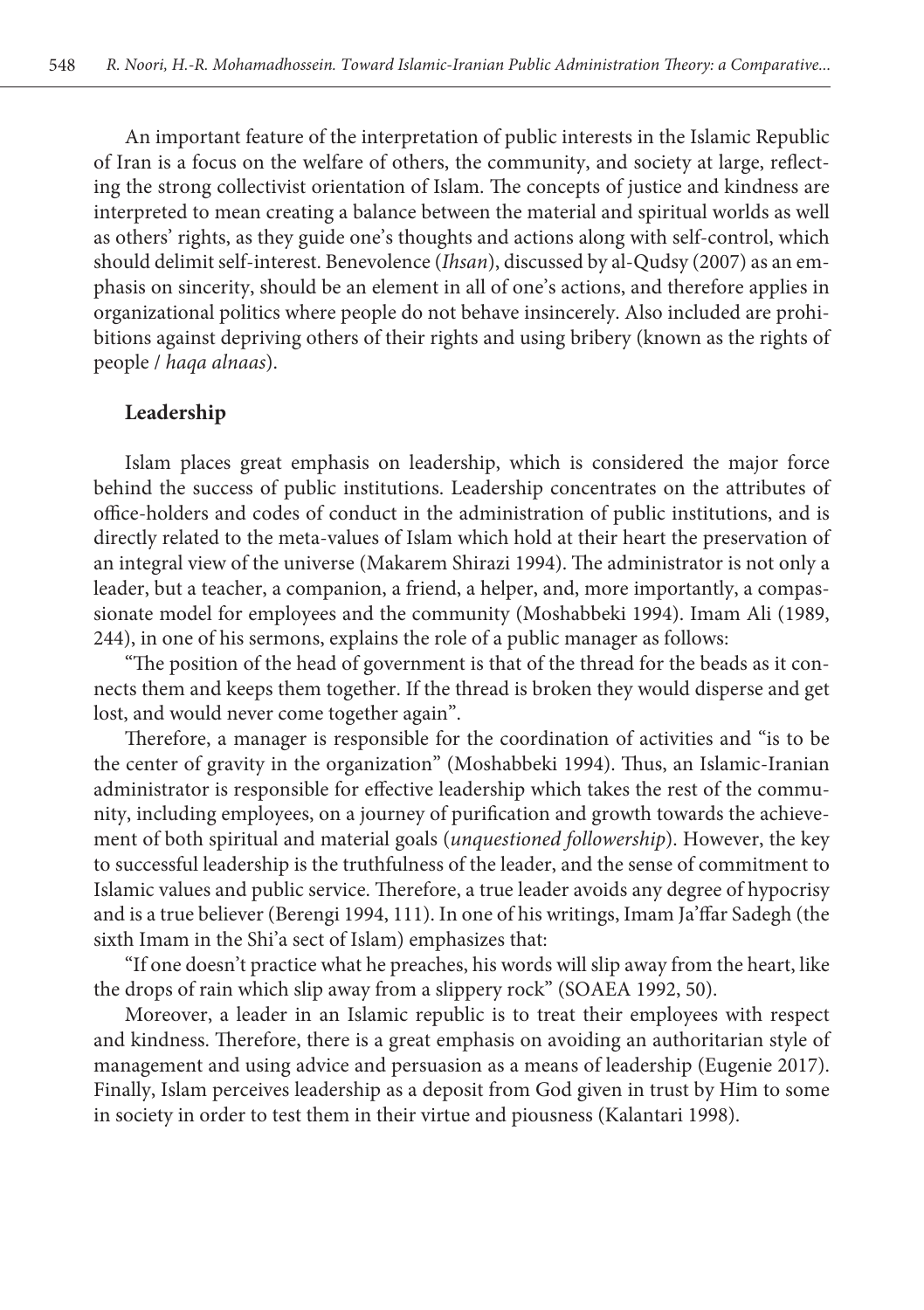#### **Citizenship**

The concept of citizenship in Iran has historically revolved around rulers and subjects, especially the pastor and the herd (*Shaban-O Galleh*). This means that rulers must take care of people as their flock, acting as shepherds (Lampton 1980; Savory 2007; Katouzian 2009; Malcolm 2011). The Constitution of the Islamic Republic of Iran, provides many similar concepts, such as: God's servants, the Ummah, the people, the oppressed and disadvantaged people, the believers, the citizens, and so on. The introduction of the Constitution states (emphasis added):

From the perspective of Islam, governance does not derive from the class position or dominance of a group or an individual. On the contrary, it is the crystallization of the political ideal of a nation with a common faith and perspective ... In the flow of its revolutionary evolution, our nation was cleansed of the dust and rust of the reign of decadence... Now it is determined to establish its exemplary model society (iswa) based on Islamic criteria. ... With respect to the Islamic content of the Iranian Revolution, which was a movement for the victory of all the oppressed people over their oppressors, the constitution prepares the ground for continuing this revolution at home and abroad.

Thus, the historical process of dividing people into two categories has continued, and new terms – such as authorities and people, insiders and outsiders, commoners and elites (*avam* and *khavass*), *ba-basirat and bi-basirat*, us and the people, the sinners and the innocents, the virtuous and virtueless, etc. – have emerged. Some of these have been distinguished further (Akbari 2001).

Insiders and outsiders: Ayatollah Ali Khamenei discussed the recognition of insiders and outsiders.

He is the one who cares for Islam. His heart beats for revolution. He is devoted to Imam. He truly respects people, not just a claim. The outsider is the one who takes the order from the foreigners. His heart beats to them. He is eager to return to the USA. The outsider is someone who has been thinking of building a friendly relationship with West since the beginning of the revolution. He insulted the Imam, but if anyone insulted the enemies outside the border or their bands, they would be upset.

Avam and khavass: Ayatollah Ali Khamenei (1996) discussed the recognition of commoners and elites*:* 

… in every society, country and city, people are divided into two groups: The first is khavass, those who act according to their thinking, understanding, awareness and decision making. They know the way -good or bad- and they go that way. The second group is avam, those who do not want to know what is the right way or the right direction. They don't really want to understand, measure, analyze, and understand….Simultaneously, the concept of citizenship also has been considered in Iranian society as a result of the penetration of modern Western theories of state and public administration. For example, in 2004, a law was passed on "Respect for legitimate freedoms and protection of citizenship rights", and was put on the executive agenda of the judiciary in the name of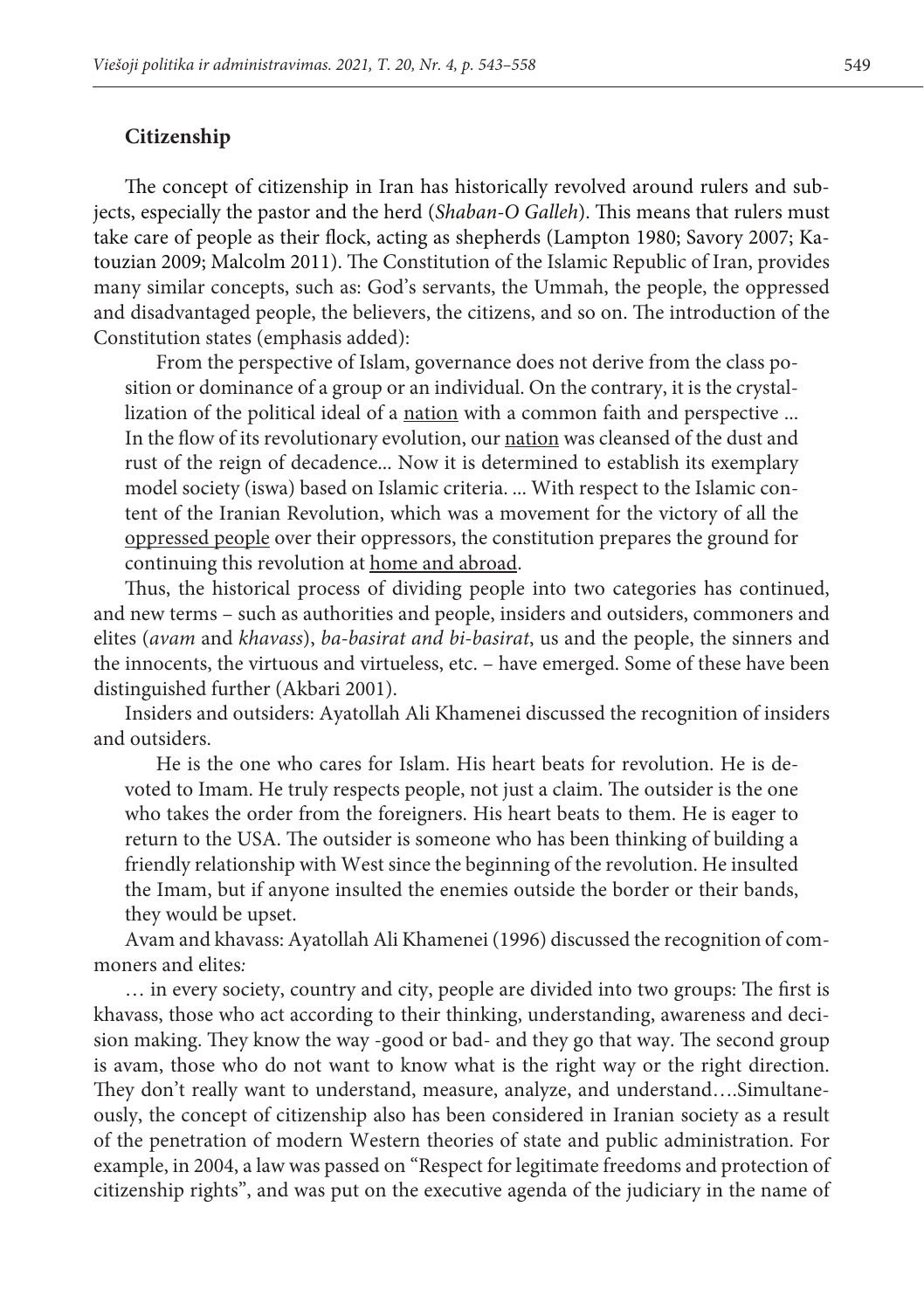"Citizenship Directives". The most important outline of this law relates to detainees and the manner of arresting, interrogating, torturing, and prosecuting them. Also, according to Article 100 of the Fourth Development Plan Act of the Islamic Republic of Iran, the government ratified the Citizenship Charter and enacted it for implementation in December 2006. This served to: promote human rights; promote growth and excellence and a sense of individual and social security in society; and produce active, responsible, selfsacrificing, faithful, satisfied, conscientious workers with a spirit of social co-operation and discipline who are committed to the Islamic revolution and the prosperity of Iran, and who are honored to be Iranian. This included the following principles (I. R. Charter of Citizenship Act 2006): A) the right to life, health, and quality of life; b) the right to human dignity and equality; c) the right to liberty and security of citizenship; d) the right to vote and participate in self-determination; e) the right to access information; f) the right to access cyberspace; and so on.

## **The role of government and public administration**

Public administration in Iran has shifted from the role of direct authority and management to facilitating and coordinating the most personal and detailed affairs in both the macro and public spheres. The government even has the role of directing the religious and spiritual practices of the people. The introduction to the Constitution of the Islamic Republic of Iran states that:

"It is the responsibility of the Islamic government to secure equal and appropriate opportunities and employment for all individuals and to fulfill their needs so they can continue on the course of their material and spiritual progress".

It is also stated in Article 3 of the Constitution that (emphasis added):

In order to achieve the objectives, the Islamic Republic government of Iran is obliged to use all of its resources in the following areas:

1. The creation of an apt environment for the development of ethical values based on faith, piety, 2. The increasing of public awareness in all areas; ... The elimination of all unjust forms of discrimination and the creation of just opportunities for everyone, in all spiritual and material areas; ....

The state and public administration of the Islamic Republic of Iran have been confused regarding playing Islamic-revolutionary and *jihadist* roles on the one hand and imitating and executing roles arising from modern Western rationality – political, economic, democratic, and social justice – on the other. Thus, this administration can sometimes be socialist, sometime Islamic, and can sometimes adopt neoliberal policy and privatization of the economy (Noori 2013).

### **Government and public administration performance metrics**

In the constitution of the Islamic Republic of Iran, human beings are referred to as continuously growing entities. Accordingly, man is a creature who has the potential, tal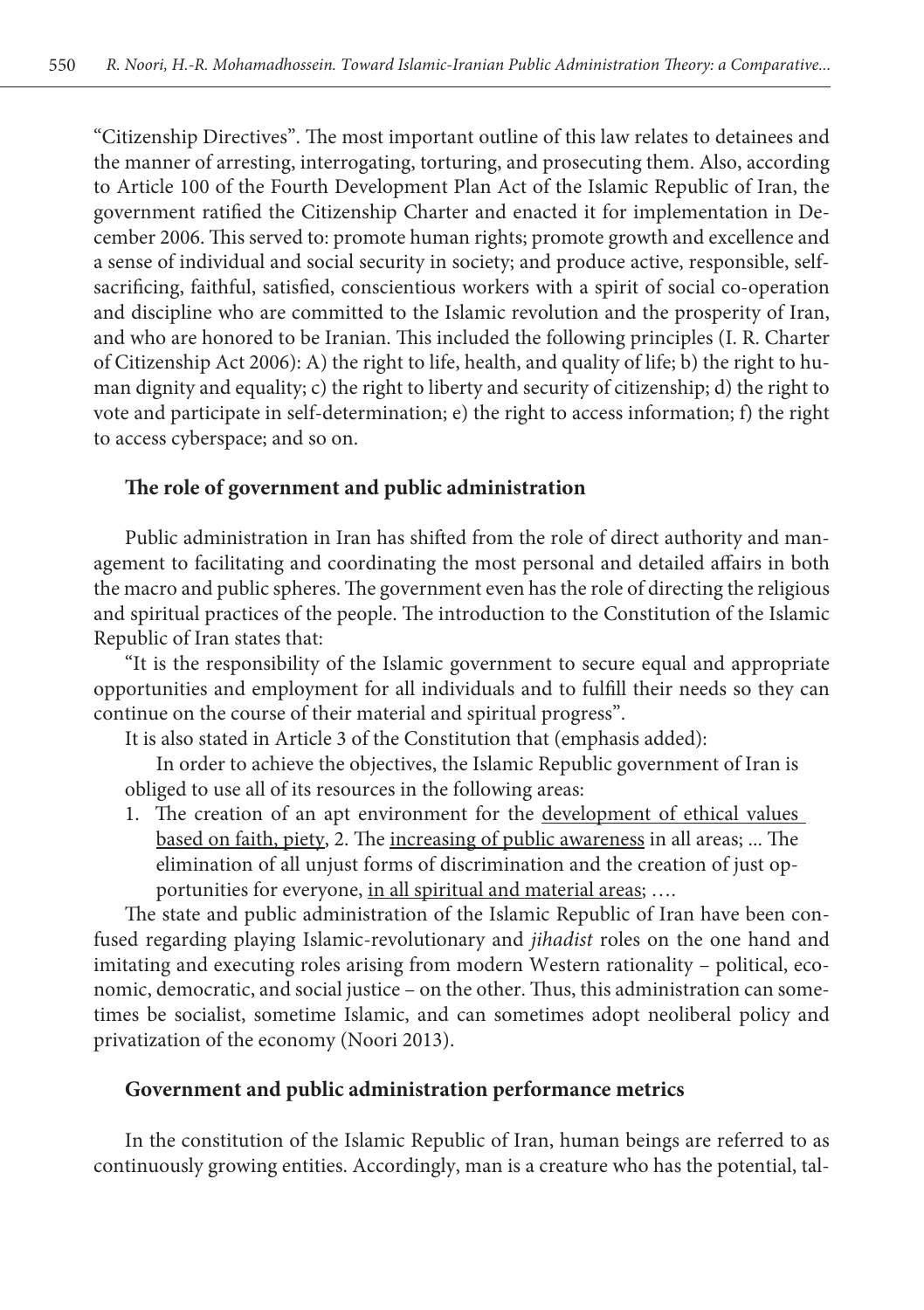ent, and ability to attain the highest degree of spiritual growth and perfection. As Imam Khomeini (2000a, 2000b) said:

Since man has a transcendence entity with an abstract mind and then will become a perfect mind, so he is trainable. He is, in general, a complex that needs everything and can attain true bliss and reach where it can see no other than God and reach the supernatural and all his capabilities come true.

According to the view of the Islamic Republic of Iran, the theory of state and public administration which pursues public and social interests but does not pay attention to the moral and spiritual dimension of people and their Hereafter bliss is good, but not desirable. Therefore, measures of the performance of the state and public administration of the Islamic Republic of Iran include (Khomeini 2000b): pivotal bliss; attention to two main dimensions of humanity – spiritual and material; creating a community conducive to human growth and development, taking into account this world and the afterlife; freedom from deception, lies, deceit, and other evil manifestations; observing the interests of the world and the afterlife of the people; avoiding unjust and arbitrary rule over the people; establishing justice and equality; rejecting any oppression, tyranny, exploitation, or dictatorship; implementing divine law and values in society; and satisfying God's pleasure and God's servants. This kind of administration is exactly what is referred to in the Qur'an as the "right path"; the way that starts from this world and ends in the Hereafter. In fact, public administration, through the right path and justice, seeks to act in accordance with the nature (*Fitrat*) of mankind, and since things are consistent with the nature of man, so it is acceptable to all as a perfect human form. Indeed, this internal motivating factor is much more powerful than the economic one (Khomeini 2000b).

Another view of the Islamic Republic of Iran's approach to public administration can be summarized as follows: "administration in Islam is the serving dress, not the power robe." Although this statement is consistent with the spirit of the New Public Service theory, the intent of service makes the two distinct (Danaeefard and Mostafazadeh 2017). While from the Islamic perspective serving is the intention of satisfying God and His servants, this is not taken into account in other views. In the New Public Service theory, Denhardt puts forward a strategy that dedicates itself to serving all people (Denhardt and Denhardt 2007). This strategy is endorsed by the public administration of the Islamic Republic of Iran, but the pleasure of God ranks higher than it.

### **Conclusion and Remarks**

The purpose of this paper was to produce a comparative historical study of state and public administration theories in the Islamic Republic of Iran, which is summarized in Table 1.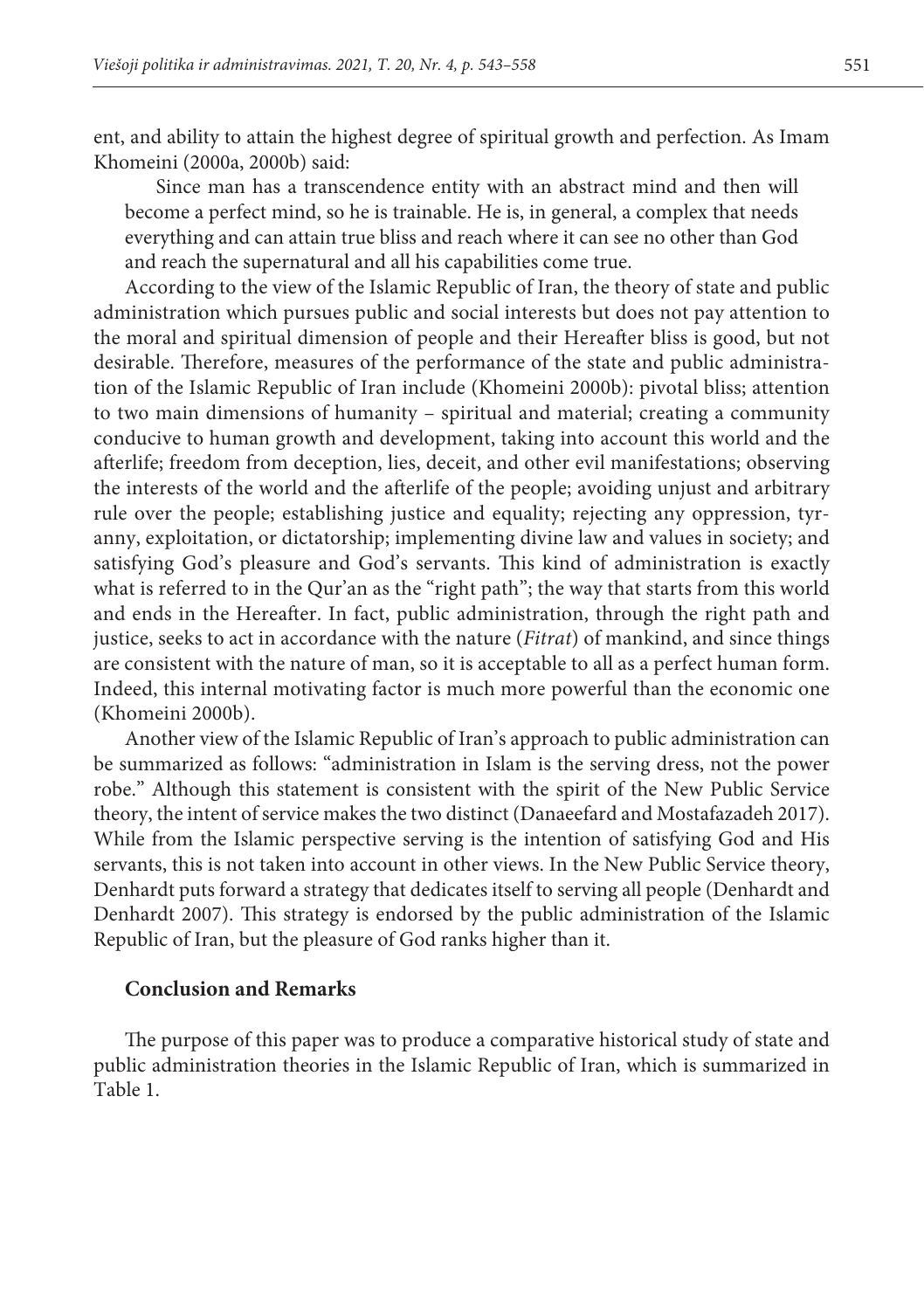## *Table 1.* **A comparative historical analysis of state and public administration theories in Iran**

| State/Pubic Adminis-<br>tration Theory<br><b>Values</b> | Islamic-Republic/Islamic-Iranian<br>Public Administration                                                                                                                                                     |
|---------------------------------------------------------|---------------------------------------------------------------------------------------------------------------------------------------------------------------------------------------------------------------|
| Legitimacy                                              | Divine Right of Allah/Velayat-e Faqih/election                                                                                                                                                                |
| Accountability Approach                                 | To Velayat-e Faqih/To the community                                                                                                                                                                           |
| Public Interest                                         | Spiritual values and Material interests determined by Islam; Rights<br>of Allah/Rights of people                                                                                                              |
| Mechanisms for achieving<br>policy objectives           | Bureaucratic, revolutionary, jihadist, and market mechanism                                                                                                                                                   |
| Leadership                                              | Unquestioned followership of<br>Divine rule/ Imamate/ Vilayat/ Revolutionary/ Value/ Street/ Bu-<br>reaucratic Leadership                                                                                     |
| Citizenship                                             | Servants of God/ Ummah/avam and khavass/ insiders and outsid-<br>ers/<br>ba-basirat and bi-basirat/ people/sinners and innocents/ virtuous<br>and virtueless/ advantaged and disadvantaged/oppressed/Citizens |
| Role of government and public<br>administration         | Serving God pleasure and God's Servants through playing political,<br>military, social, economic, cultural, and religious roles                                                                               |
| Performance metrics of public<br>administrators         | Achieve the worldly and Hereafter bliss through the Right path;<br>Satisfying God pleasure and God's Servants; Fulfillment of social<br>justice, welfare, and prosperity                                      |

However, neither extremist secularism nor religious fundamentalism is a proper fit for today's society, state accountability mechanisms, or the practices of public administrators. Rather, the sound combination of liberalism-socialism on the one hand and adherence to general religious values on the other seems a better solution. In fact, modern public administrations in the West and in Islamic republics can learn from one another, contributing both to the maturation of the theory of public administration and to the spiritual prosperity and material well-being of human beings worldwide (Table 2).

| Lessons learned from modern theories of<br>public administration                                                                                                                                            | Lessons learned from Islamic republics                                                                                                                                                                                                                                                                 |
|-------------------------------------------------------------------------------------------------------------------------------------------------------------------------------------------------------------|--------------------------------------------------------------------------------------------------------------------------------------------------------------------------------------------------------------------------------------------------------------------------------------------------------|
| Professionalization of bureaucracy<br>Structured institutionalism and differentiation<br>Standardization of goals, processes, functions<br>and jobs<br>Scientific rationality for economic develop-<br>ment | Concurrent attention to the spiritual and material<br>dimension of man<br>Proposing discourse criterion for determining public<br>interest (God's pleasure and God's Servants' Satisfac-<br>tion)<br>Take care of people's right, Ihsan, social justice and<br>ethics in pursuit of personal interests |

*Table 2.* **Mutual lessons of public administration**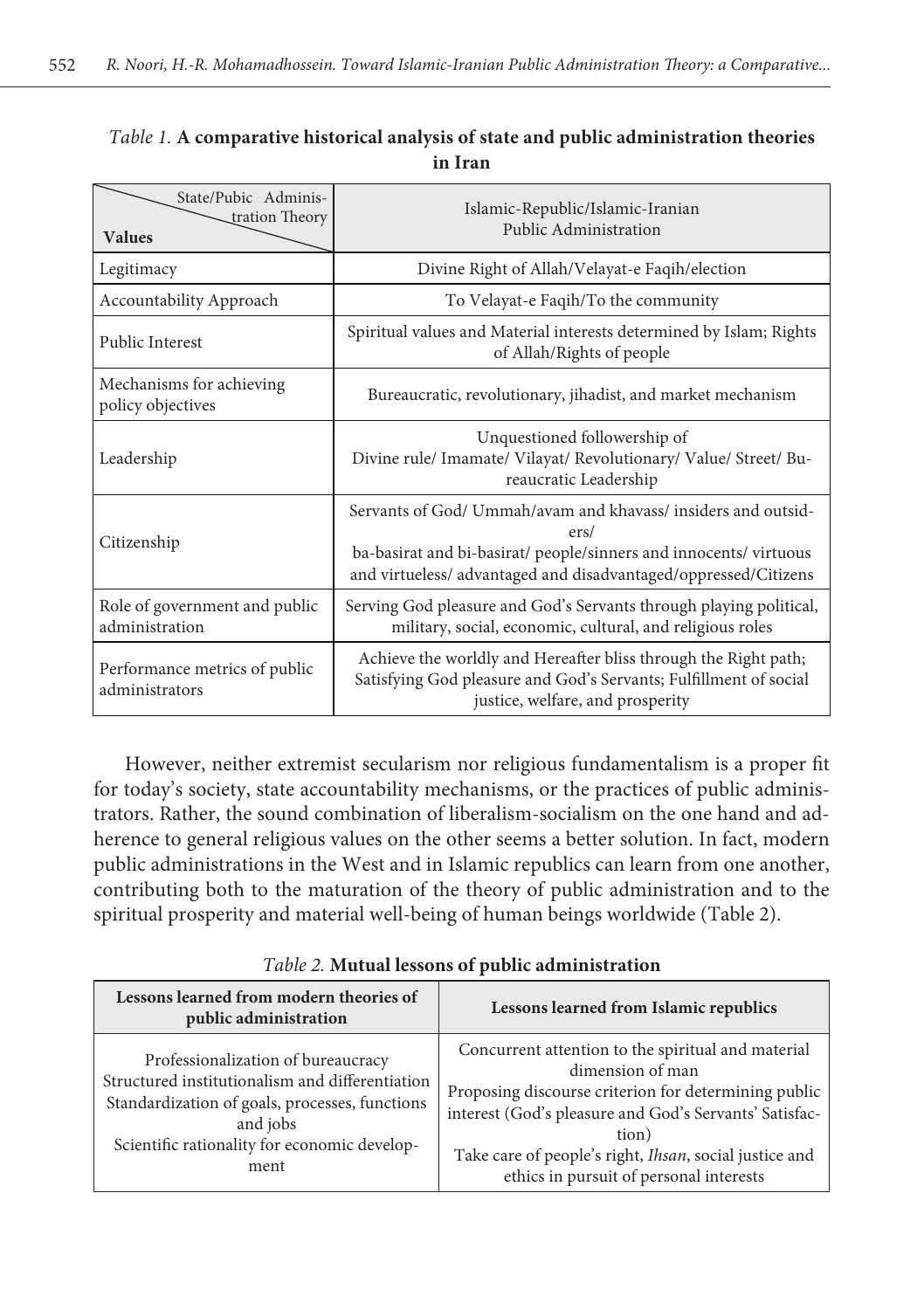Comparison between Table 1 and Table 2 allows for the presentation of a series of themes to scholars and practitioners in the field of public administration. These themes will enable studies and research to be directed towards developing a new public management theory that provides for both the material and spiritual prosperity of people, and the same time enhances justice and ethics within international society*:*

- 1. Almost all Western (Weber, Fainsod, Riggs, Malcolm, Lampton, Badie 2001; etc.) and Iranian theorists (Katouzian 2004, 2005; Afzali, 2007; Tabatabai 2008; etc.) that have examined the nature of the state and public administration in Iranian history have emphasized the close relationship between religion and sovereignty, but these studies have always emphasized its disadvantages – such as arbitrary rule, lack of accountability, and so on. It should be noted, however, that religious legitimacy and accountability also have benefits that scholars such as Farazmand have stressed. These exist in the form of values, such as the policy of good thoughts, good words, and good deeds as the underlying principles of tolerant governance and religious liberation in ancient Persian public administration (Farazmand 1987, 1989, 1995, 1998a, 1998b, 1999, 2009).
- 2. Religious legitimacy (*Velayat-e Faqih*) can act as a supplier of general restrictions within the constitutional framework. For example, the fatwa of the Supreme Leader of Iran on forbidding the making of a nuclear bomb as a religious value determines the general framework for the activities of public administrators, but does not prevent the independence of their professional activities. However, in another case, Vali Faqih's verdict on the non-impeachment of a minister due to their poor performance was a very narrow and close intervention of religion in professional and legal terms, preventing the professional activities of parliamentarians and the democratic accountability of the minister.
- 3. Public administration in Iran has been confronted with the challenge of the dichotomy of public values, such as: religious commitment (*Taklif*) and professionalism (duty); accountability to *Vali-e-Faqih* and the public; Ummah/citizenship; the alms-tax dichotomy; institutions and Bonyads/awqafs; and so on. Thus, the public administrator escapes one value (e.g. democratic accountability) under the pretext of another (e.g. religious accountability).
- 4. The above dichotomies can be remedied through learning from modern public administration theories, such as New Public Service, to professionalize public administration in Iran. Many of these dichotomies can be eliminated by defining standard frameworks in different areas of the public sector, including accountability, public interests, citizenship, the appointment of public administrators and servants, the institutional structure of the public sector, etc. For example, ministers are selected based on a set of professional, behavioral, and technical standards that also include religious criteria, but they are accountable to members of parliament and all citizens in relation to their performance. Another case is the integration of revolutionary organizations (Bonyads) into the formal and professional structure of the state (Saeidi 2004, 480). This will lead to the adoption of a legal, professional, and democratic accountability system by these institutions.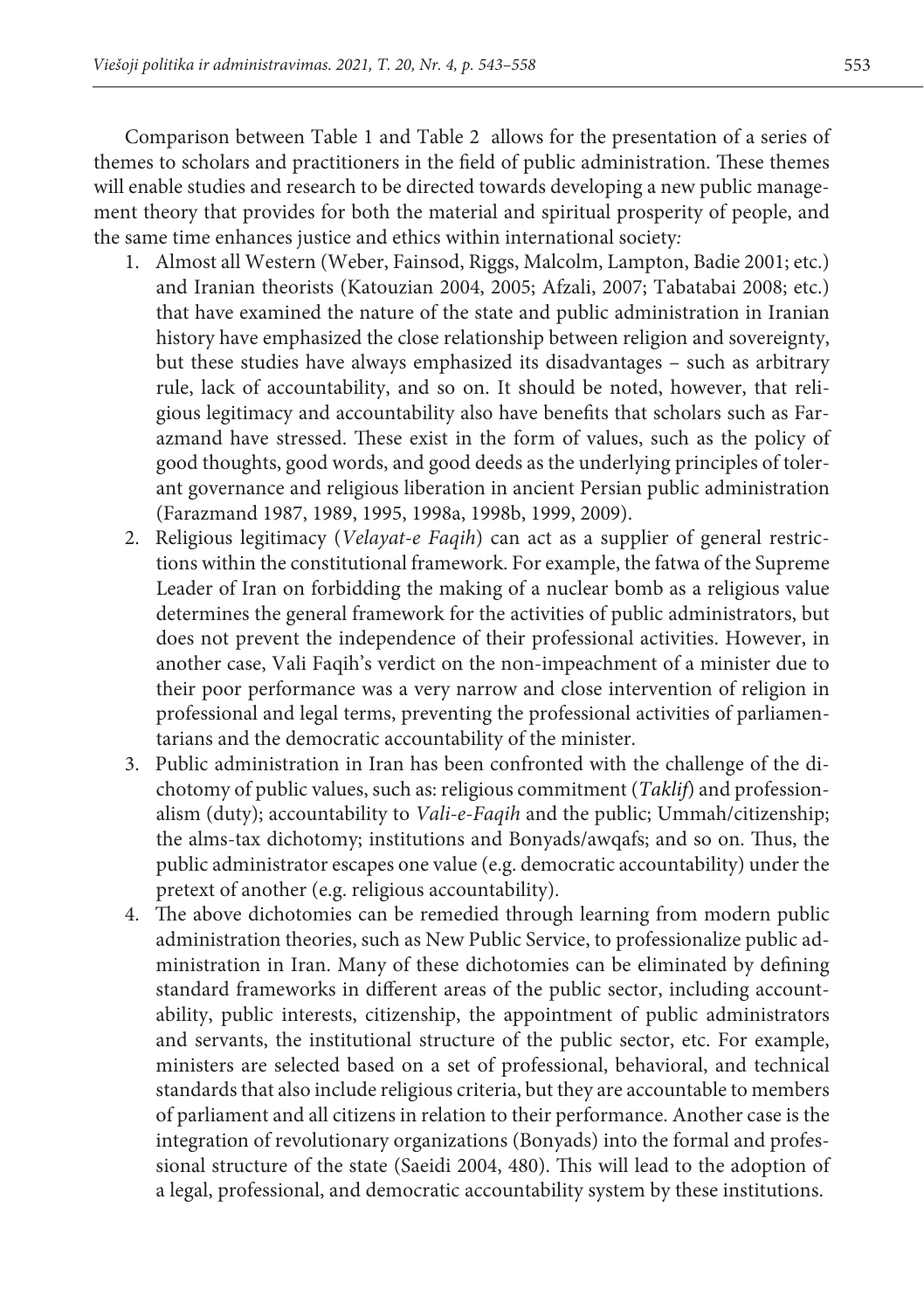- 5. However, if the multiplicity of public values such as dual accountability is inherently flawed, it is likely that the New Public Service theory that has multiple measures for accountability will be challenged. It should be noted that public administration in the West faces the challenge of setting the criterion for public values. Denhardt and Denhardt (2007) put it, in the New Public Service theory, that public interest is defined by discourse and collaboration between all citizens, but what is the criterion for that discourse?
- 6. The lack of this general criterion is precisely the lesson that the Western public sector can learn from the tolerance of the ancient Persian public administration and the modern state of the Islamic Republic of Iran. The achievement of the public interest through discourse – since all people ultimately seek to maximize their self-interest and their power of negotiation – is unequal; the most prominent examples of which are economic, political, and social crises in the West such as the Wall Street movement in the USA and black Saturdays in France. Because of the dominance of the small capitalist class over public interest or international discussions on environmental pollution, developing countries are always at a disadvantage due to their unequal power in comparison with industrialized nations, requiring a criterion of discourse that religion can help to determine. Religion, therefore, by setting general values and principles – albeit in a rational, scientific, and professional context – compels politicians and public administrators to fulfill public sector ideals such as productivity, effectiveness, collaboration, participation, ethics, and justice in both national and international society.

## **References**

- 1. Abrahamian, Ervand. 1979. "The Causes of the Constitutional Revolution in Iran". *International Journal of Middle East Studies* 10 (3): 381–414. Abrahamian, Ervand. 1982. *Iran between Two Revolutions*. Princeton: Princeton University Press.
- 2. Afzali, Rasoul. 2007. *Modern State in Iran: What is the Modern State* [in Persian].: Mofid University Press. Akbari, Mohammadreza. 2001. *Insiders and Outsiders* [in Persian]. ,: Payam Azadi Publications. Al-Qudsy, S. 2007. "Values & Ethics towards Quality Public Delivery System of Malaysia: An Islamic Perspective". *Jurnal Syariah* 15 (2): 25–43.
- 3. Badie, Bertrand. 2001. *The Two States: Power and Society in the West and Islam* . Translated by Naghibzadeh Ahmed. ,: Baz Publications.
- 4. Bagherzadeh, Mohammad. 2006. "Origin of Legitimacy in the Islamic Republic State [in Persian]". *Journal of Ma'refat*, no. 12, 59–73. Bakhash, Shaul. 1974. "Iran: Monarchy, Bureaucracy and Reform under the Qajars: 1858–1896". *Middle Eastern Studies* 22 (1): 126–132. Bakhash, Shaul. 1976. "The Evolution of Qajar Bureaucracy: 1780–1899". *Middle Eastern Studies* 15 (2): 145–168.
- 5. Bakhash, Shaul. 1986. *The Reign of the Ayatollahs: Iran and the Islamic Revolution*. New York: Basic Books. Berengi, Mohammad Reza. 1994. *Osoul-e Modiriat*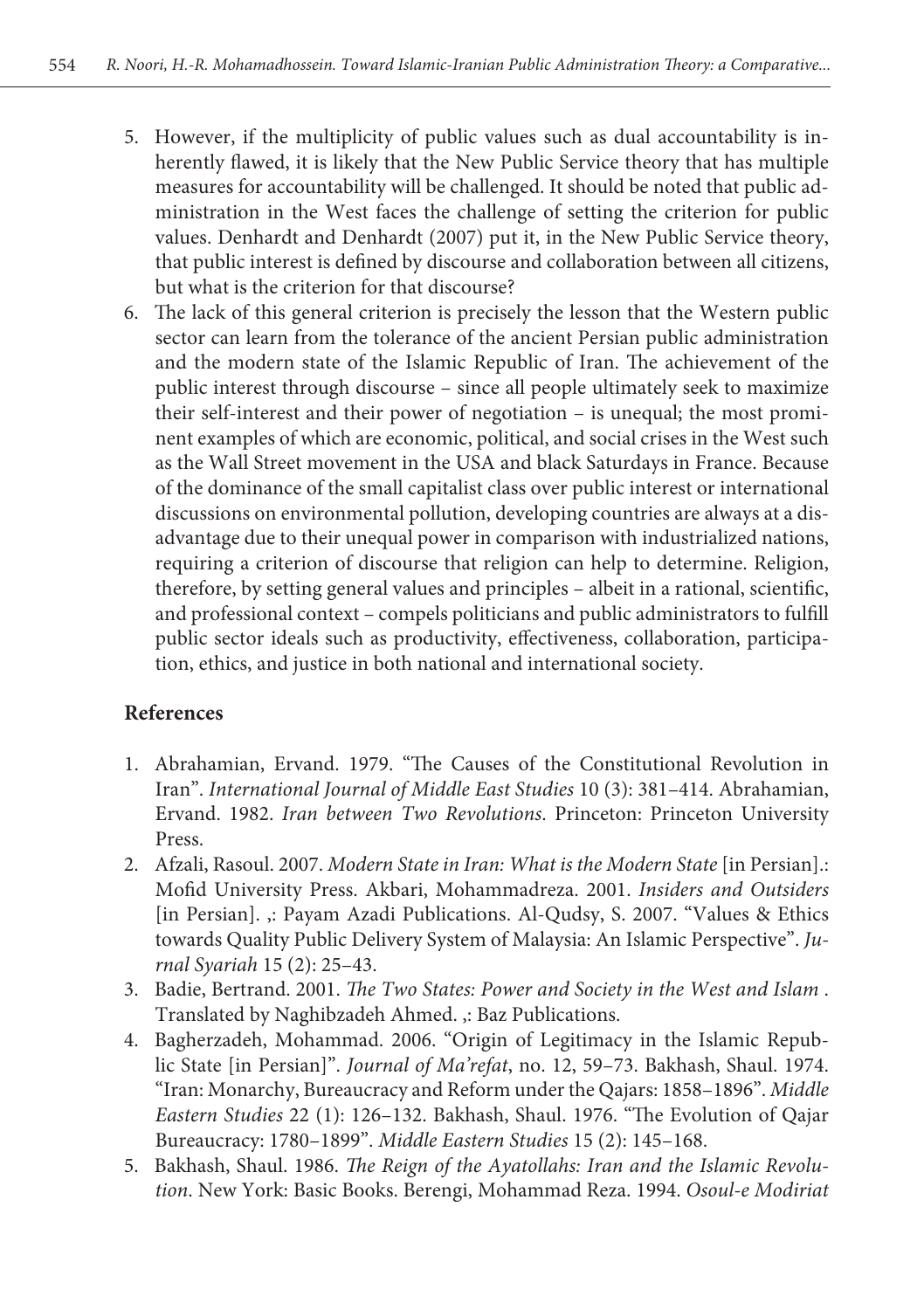[Principles of Management]. , Iran: State Management Training Center Press. Chevalier, Chardin. 1985. *Voyages du Chevalier Chardin en Perse*. Vol. 9. Edited by L. Langles. Paris: Le Normant.Constitution of the Islamic Republic of Iran. Introduction and Articles, 1979.

- 6. Constitution of the Islamic Republic of Iran. 1989. https://www.wipo.int/edocs/ lexdocs/laws/en/ir/ir001en.pdf
- 7. Danaeefard, H., and Mostafazadeh, M. 2017. "Political Approach to Public Administration in Iran's Public Sector". In *Global Encyclopedia of Public Administration, Public Policy, and Governance*, edited by Ali Farazmand. Cham: Springer. https://doi.org/10.1007/978-3-319-31816-5\_3366-1.
- 8. Denhardt, Robert B., and Janet Vinzant Denhardt. 2000. "The New Public Service: Serving, Rather than Steering". *Public Administration Review* 60 (6): 549–559.
- 9. Denhardt, Robert B., and Janet Vinzant Denhardt. 2007. *The New Public Service: Serving, not Steering*. Expanded edition. Armonk, New York; London, England: M.E. Sharpe, Inc.
- 10. Ejlali, Farzam. 1994. *The Foundations of Qajar Rule (Tribal Political System and Modern Technocracy)* [in Persian]. Tehran, Iran: Amirkabir Press. Eugenie, A. Samier. 2017. "Islamic Public Administration Tradition: Historical, Theoretical and Practical Dimensions". *Administrative Culture* 18 (1): 53–71.
- 11. Faghihi, Aboul Hassan, and Hassan Danaeefard. 2006. *Bureaucracy and Development in Iran: A Historical-Comparative Perspective* , 1st ed. ,: Publications of Rasa Cultural Services Institute.
- 12. Farazmand, Ali. 1987. "The Impacts of the Revolution of 1978–79 on the Iranian Bureaucracy and Civil Service System". *International Journal of Public Administration* 10 (4): 337–365.
- 13. Farazmand, Ali. 1989. *The State, Bureaucracy, and Revolution in Modern Iran: Agrarian Reforms and Regime Politics*. New York: Praeger. Farazmand, Ali. 1995. Religion and Politics in Contemporary Iran: Shia Radicalism, Revolution, and National Character". *International Journal on Group Rights* 3 (3): 227–257.
- 14. Farazmand, Ali. 1998a. "Administration of the World-State Achaemenid Persian Empire: 559–330 B.C.: Implications for Modern Governance and Public Administration". *International Journal of Public Administration* 21 (1): 25–86.
- 15. Farazmand, Ali. 1998b. "Failure of Administrative Reform and the Revolution of 1978–79 in Iran: A Contextual and Comparative Analysis". *Korean Review of Public Administration* 3 (2): 1–31.
- 16. Farazmand, Ali. 1999. "Administrative Reform in Modern Iran: An Historical Perspective". *International Journal of Public Administration* 22 (6): 917–946.
- 17. Farazmand, Ali. 2009. "Bureaucracy and the Administrative System of Ancient World-State Persian Empire: Implications for Modern Administration". In *Bureaucracy and Administration*, edited by Ali Farazmand, 19–52. Taylor and Francis Group.Feirahi, Dawood. 2001. "Political System and Government in Islam; Shi'a Political System ". *Journal of Political Science* 16: 61–90.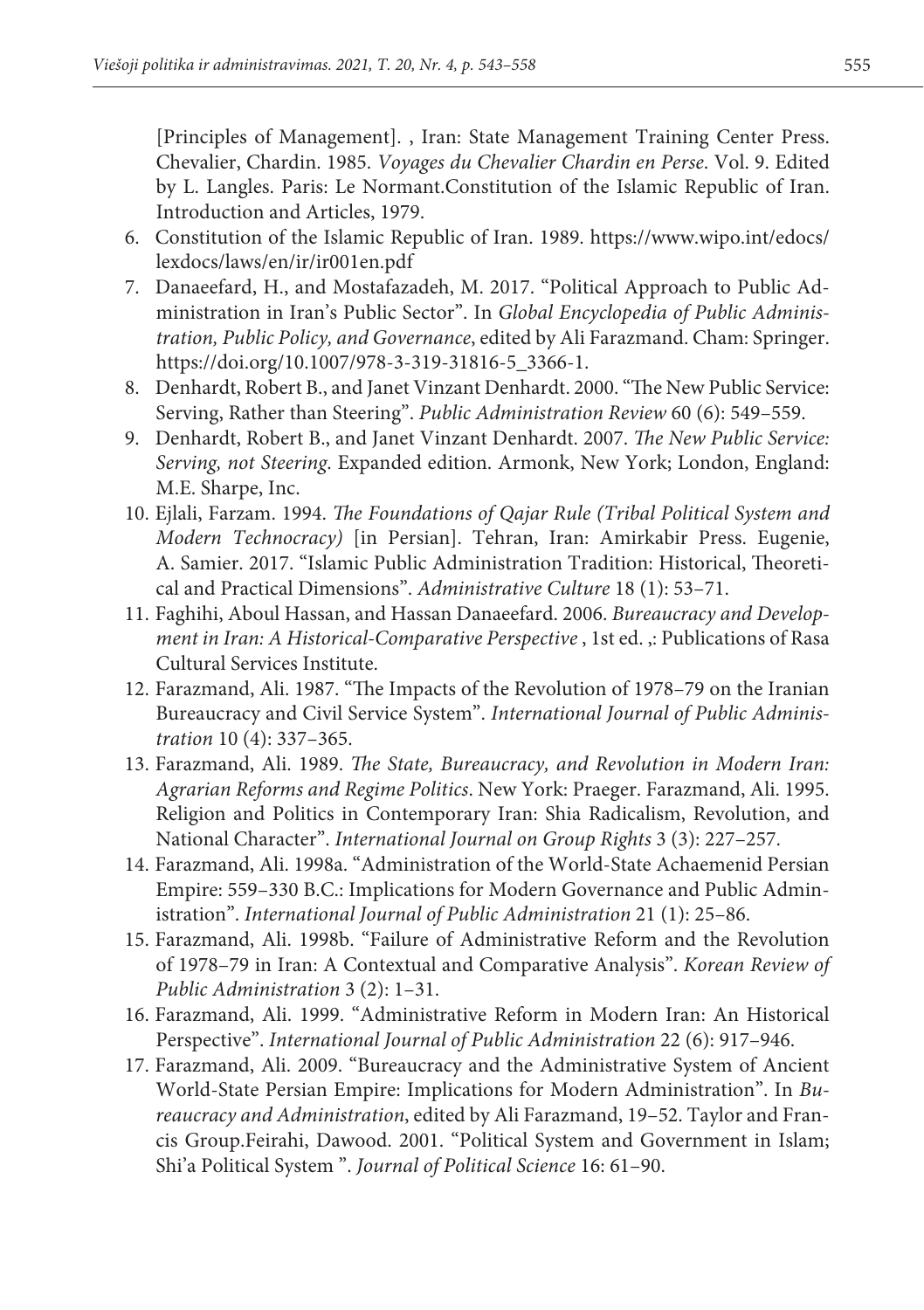- 18. Feirahi, Dawood. 2006. *Political System and Government in Islam* [in Persian], 1st ed. Tehran, Iran: SAMT Publications. Fuzi, Yahya. 2007. *Political Thought of Imam Khomeini (RA)* [in Persian], 1st ed. Tehran, Iran: Daftar-i Nasr-i Ma'aref Publications.
- 19. Hairi, Abdul-Hadi. 1988. "The Legitimacy of the Early Qajar Rule as Viewed by the Shi'i Religious Leaders". *Middle Eastern Studies* 24 (3): 271–286. Taylor & Francis.
- 20. Imam Ali Ibn Abotalib. 1989. *Nahjul Balagha* [in Persian]. Compiled by Sharif Razi, translated by Ali Naqi-un-Naqavi. Qum, Iran: Ansariyan Publications: 244.
- 21. Kalantari, Behrooz. 1998. "In Search of a Public Administration Paradigm: Is There Anything to be Learned from Islamic Public Administration?" *International Journal of Public Administration* 21 (12): 1821–1861. https://doi. org/10.1080/01900699808525370.Katouzian, Homa. 2004. "The Short-Term Society: A Study in the Problems of Long-Term Political and Economic Development in Iran". *Middle Eastern Studies* 40 (1): 1–22. Katouzian, Homa. 2005. "The Significance of Economic History, and the Fundamental Features of the Economic History of Iran". *Iranian Studies* 38 (1): 149–166.
- 22. Katouzian, Homa. 2009. *The Persians: Ancient, Medieval and Modern Iran*. Yale University Press. Khamenei, Ali. 1996. "Statements during a Meeting with a Number of the Army's Staff and Commanders" (Speech). Last accessed 10 September 2019. http://english.khamenei.ir/service/Speeches. Khomeini, R. *Sahifeh nour* [Book of Light]. Vol. 17. Tehran, Iran: Moasseh Tanzim va Nashre Asare Imam. Khomeini, R. 2000b. *Sahifeh nour* [Book of Light]. Vol. 27. Tehran, Iran: Moasseh Tanzim va Nashre Asare Imam. Kuklan, Hooshang. 1977. "Civil Service Reform in Iran: Myth and Reality". *International Review of Administrative Science* 43 (4): 345–351.
- 23. Kuklan, Hooshang. 1980. "The Administrative System in the Islamic Republic of Iran: New Trends and Direction". *International Review of Administrative Science* 47 (3): 218–224.
- 24. Majlis. 1985. *Majlis Negotiations Book: Session 20. 418, 421, 424, 426, 429, 460*.: Majlis Shora'e Islami Press.
- 25. Makarem Shirazi, Ayatollah. 1994. *Wijehgihaa-e Modiriat-e Eslami: Reeshe Haa-Olgoo Haa- Angizeh Haa* [Uniqueness of Islamic Management: Roots, Models, Motivations]. Iran: State Management Training Center Press.
- 26. Malcolm, John. 2011. *The History of Persia: From the Most Early Period to the Present Time.* Vol. 2. Cambridge University Press.Mansournejad, Mohammad. 1999. "The Expediency from Imam Khomeini Perspective and Western scholars" [In Persian]. *Islamic Government Quarterly*, no. 12. Minorsky, Vladimir. 1943. *Tadhkirat al-Mulūk. A Manual of Ṣafavid Administration circa 1137/1725*. Facsimile of the Persian text. Translated and Explained by Vladimir Minorsky. London: Luzac & Co.
- 27. Moshabbeki, Asghar. 1994. *Motale-eh Tatbighi-e Osool Wa Mabani Modiriat Az Didgah-e Eslam* [Comparative Study of Management Principles with an Islamic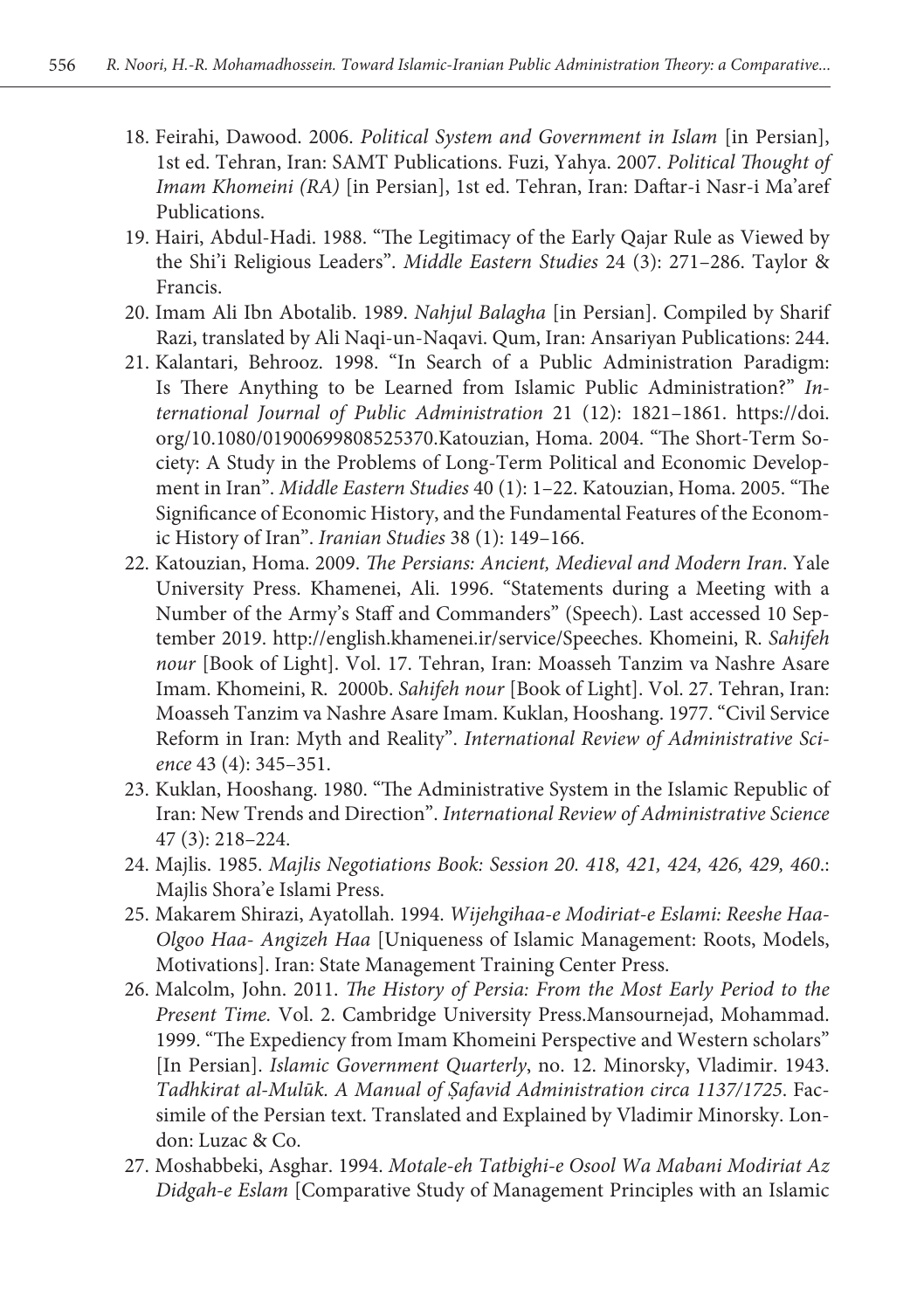View]. Tehran, Iran: State Management Training Center Press.Motahari, Ali. 1996. *Philosophy of Ethics* . 15th ed. , : Sadra Publications.

- 28. Mosher Frederick. 1968. *Democracy and the Public Service*. New York: Oxford University Press.Noori, Roohallah. 2013. *Foundations of Public Administration: The Theories of State and Public Administration in Iran* . ,: Research Institute of Hawzah and University (RIHU) Press.
- 29. Noori, Roohallah, Abedi Jafari Hasan, Feirahi Davoud, Faghihi Abolhasan, and Taleghani Gholamreza. 2012. "Relationship of State and Public Administration in Iran: A Comparative-Historical Study" [in Persian]. *Journal of Public Administration* 4 (9): 117–140. President Office of the Islamic Republic of Iran. 2006. "I.R. Charter of Citizenship Act".Saeidi, Ali A. 2004. "The Accountability of Para-Governmental Organizations (bonyads): The Case of Iranian Foundations". *Iranian Studies* 37 (3): 479–498.
- 30. Savory, Roger. 1974. "The Safavid State and Polity". *Iranian Studies* 7 (1/2): 179–212. Savory, Roger. 2007. *Iran under the Safavids*. 1st ed. Cambridge University Press.Shirodi, Morteza 2004. "Government Accountability Areas" [In Persian]. *Quarterly Journal of Islamic Revolution Thoughts* 8: 272–292. SOAEA (State Organization for Administration and Employment Affairs). 1992. *Nezame Aamozesh-e Kargozaran* [Employees Training System]. Tehran, Iran: SOAEA Press.Tabatabai, Javad. 2008. *An Introduction to the History of Political Thought in Iran* [in Persian]. Tehran, Iran: Kavir Publications. Vigoda, Eran. 2002. "From Responsiveness to Collaboration: Governance, Citizens, and the Next Generation of Public Administration". *Public Administration Review* 62 (5): 527–540.

Roohallah Noori, Hamidreza-Ramak Mohamadhossein

## **Islamiškosios Irano viešojo administravimo teorijos link: lyginamasis-istorinis tyrimas**

Anotacija

*Islamo Respublikoje, kuri egzistuoja Irane nuo 1979 m., Islamo revoliucija akcentuoja kitokias nei Vakarų šalių politinių ir administracinių sistemų vertybes. Todėl vien šiuolaikinių, vakarietiškų viešojo administravimo teorijų, kurios atitinka liberalią ir demokratinę politinę sistemą, plėtra Irane turi daug iššūkių ir negali garantuoti Islamo Respublikos valstybinio teisingumo siekių įgyvendinimo. Atsižvelgiant į šiuos aspektus, labai svarbu plėtoti viešojo administravimo teoriją ir praktiką atitinkančią Islamo Respublikos kultūrinę tradiciją. Šio straipsnio tikslas – pirmiausia iš teorinės perspektyvos išanalizuoti Irano viešąjį administravimą ir pagrindines valstybės ir viešojo administravimo vertybes. Antra, Irano Islamo Respublikos valstybė ir viešasis administravimas istoriškai lyginami identifikuojant šiame moksliniame straipsnyje pateiktas vertybes. Galiausiai pateiktos rekomendacijos, kaip sukurti tinkamą viešojo administravimo teoriją, kurioje tokios vertybės kaip*